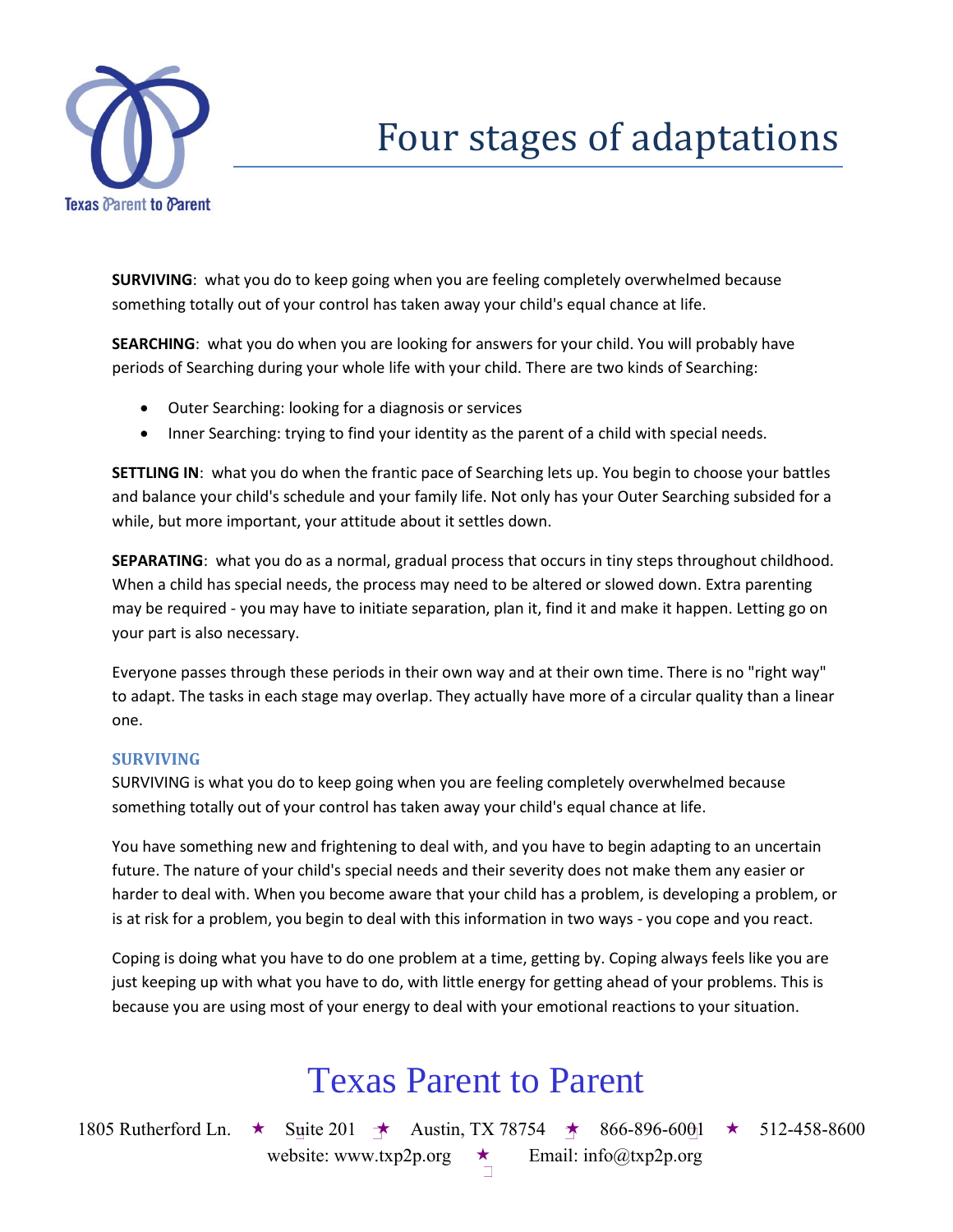Reacting drains your energy and diminishes your feelings of control over your life. You have no sense of direction. There are so many aspects of this experience that you may not have expected and that may frustrate and disappoint you.

Typical Reactions to Surviving:

- Shock
- Bodily Stress & Symptoms: Fatigue; physical symptoms (headaches, stomachaches, chest pains, loss of appetite, lack of sexual interest, etc.); feelings of weakness, fragility, and vulnerability
- Grief and Loss: grief; feelings of helplessness & aloneness; sadness; depression
- Confusion and Fear: confusion & chaos; uncertainty & ambiguity; fear; preoccupation with your child; worrying; asking questions that appear to have no answers
- Guilt and Self-Doubt: guilt; self-absorption, self-pity, & self-doubt; shame and embarrassment
- Anger: resentment & envy; blaming; feelings of betrayal
- Denial: chosen denial; unconscious denial

These reactions are the way many people feel upon hearing sad or frightening news. Anyone who tells you that you "should not" have any of these reactions has not been where you are. No one has the right to judge how you feel. The reactions are temporary, although some stick around longer than you would like. Most of the feelings get resolved or fade as you find you are ready to move on and as you begin to feel you have control of your life once again.

Easing the Surviving Process:

- Understand that your feelings are normal.
- Try to make time for yourself.
- Create/use your support system.

"Being in a state of Surviving doesn't last forever. It just seems that way at the time."

#### **SEARCHING**

SEARCHING is a time of acting, of moving forward from your reactive stage of Surviving. It is the awakening of a sense of control over your emotions and your life, and a time for seeking understanding about your child, your family, and yourself.

Searching is divided into two types - Outer Searching for answers about your child's problems and Inner Searching for understanding what the problems mean in your life. Searching issues may dominate your life for a while; some may never go away. You will find yourself gaining competence and self-confidence in your parenting role and a new sensitivity as you find your life values and priorities beginning to shift. Searching is a time of active growth and expansion and of gaining a new kind of strength as you seek services to meet your child's special needs. You will soon discover that you have more strength than you ever imagined and you have more potential support than you ever could have dreamed.

### Texas Parent to Parent

1805 Rutherford Ln.  $\star$  Suite 201  $\star$  Austin, TX 78754  $\star$  866-896-6001  $\star$  512-458-8600

website: www.txp2p.org  $\star$  Email: info@txp2p.org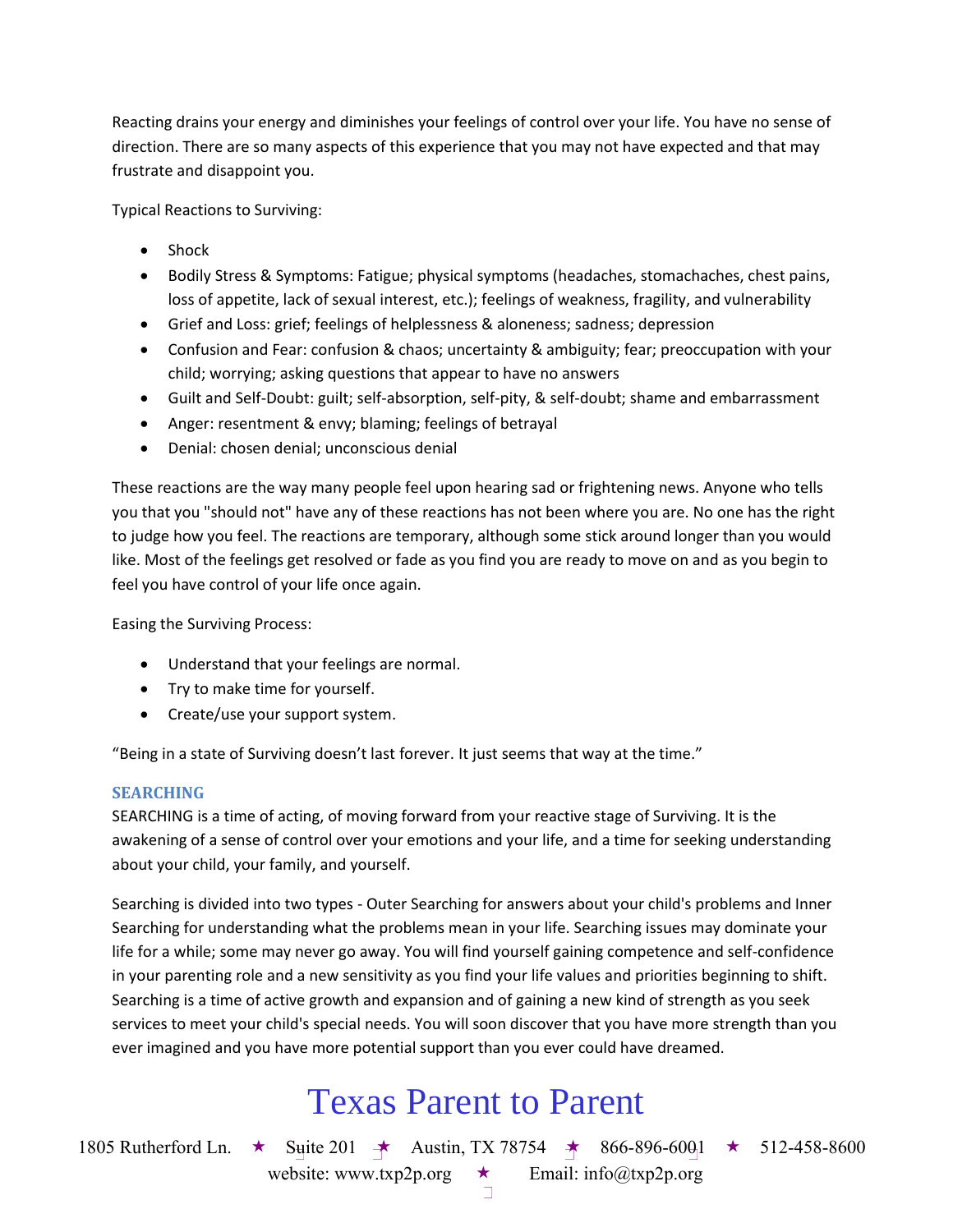Outer Searching:

- Gives you knowledge through the quest for a diagnosis and the search for a label.
- Gives you a new perspective about disabilities through contact with other families and a new awareness.
- Gives you strength through a sense of competence & control, and empowerment.

Obstacles to success in Outer Searching can be:

- child-related issues: your child may not improve as much as you hoped or may lack the stamina or skills required or hates the program you selected or unpredictable medical crises may prevent regular involvement in a program
- parent-related issues: feelings of powerlessness when bucking systems over inflexible rules; frustration or anger if funds are cut or your child doesn't qualify; exhaustion from carting kids to therapy, driving, waiting, etc.; or you may be using Searching as a distraction to keep from dealing with other feelings
- program-related issues: services may be unavailable or too expensive; doctors without answers or who misdiagnose; confusing choices and tough decisions.

There are no perfect programs, infallible interventions, or quick cures. You will learn to balance the benefits of an intervention against the costs to both your child and your family. If you find yourself "stuck" in Searching, you may want to seek help in getting some new ideas about how to move forward.

Inner Searching:

- Involves asking life questions: Some of these questions are the same questions all parents face, but maybe not to the same extent that parents with children with special needs have to. The questions are about being a good enough parent to your child or children, what about the other children, what about the marriage, job, etc. These answers evolve over time, but in the meantime, you may feel anxious, depressed and incompetent because you cannot answer them.
- Involves self-questions: These questions help you know what you can do today to understand yourself better, to identify your own strengths and limitations, and to find new ways to grow. You will learn to recognize what you can control, focus on those things, and work to change them AND learn to take the things you cannot control and let them go or work around them.

Your Inner Search is a journey of self-discovery that begins with the realization that life is going to be different than you had planned. It is looking for a new identity that includes being the parent of a child with special needs. It is the struggle to understand your own attitudes and values about human imperfections, and it is a re-evaluation of your life's goals and priorities beyond your parenting role.

### Texas Parent to Parent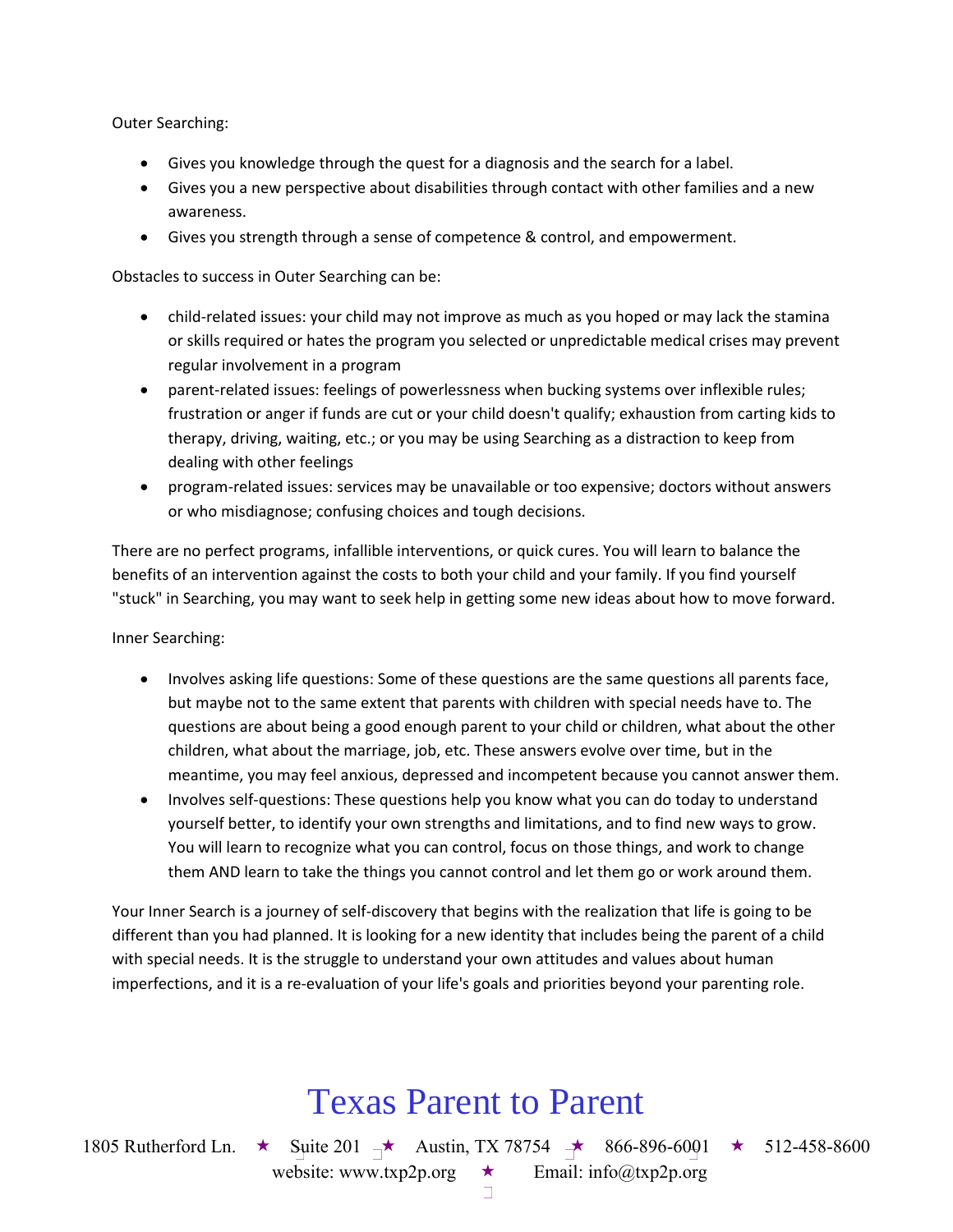Things You May Become Aware of During Your Inner Search:

- Life is not fair.
- Nobody cares about your problem as much as your do, and no one else can ever really understand what it's like for you.
- No one is going to rescue you and make it okay.
- If you devote all of your time, energy, and thoughts to your child, someone will pay the price, and that someone may be your child.
- Being realistic about your child's abilities and limitations does not mean giving up hope.
- Even if your child does not progress in ways important to you, it does not mean you are a failure.
- Your child and your child's disability have nothing to do with your self-esteem.
- How your child feels about his abilities and limitations is more important than what he can or cannot do.
- Things will change. Some will become harder and some will become easier, but they become different. How you deal with them is what matters.
- Somewhere along the way you are going to make mistakes. Nobody is perfect, so why should you expect it yourself?
- You are not the same person you would have been if your child did not have special needs. You can see that as a disappointment, a challenge, or a blessing.

#### **SETTLING IN**

SETTLING IN is seeing the world for what it is and seeing yourself for who you are. It is moving beyond the intense emotions of Surviving, feeling less of the sense of urgency of Searching, and gaining a greater sense of control and balance in your daily life.

Settling In is a time of more predictable, settled-in living. Settling In is a time of integrating your child's special needs into the rest of your life and working to establish a new sense of stability and harmony for yourself and your entire family.

Settling In:

 A shift in your attitudes becomes apparent. Your definition of "normal" changes - you develop a new normalcy within your family. You don't feel as much of a sense of urgency - you realize you don't have to spend every available minute "teaching" your child and that more isn't always better. You find yourself letting go of unrealistic expectations - you do not expect to never feel sad, guilty, or frightened again; you know that Searching will be reactivated from time to time; you begin to come to terms with "what is". You do not worry as much. Settling In is a time of shifting perspective about your child's needs - you shift your focus to finding ways to help your child do whatever is possible by using whatever means are available.

### Texas Parent to Parent

1805 Rutherford Ln. ★ Suite 201 → Austin, TX 78754 → 866-896-600<sub>1</sub> ★ 512-458-8600

website: www.txp2p.org  $\star$  Email: info@txp2p.org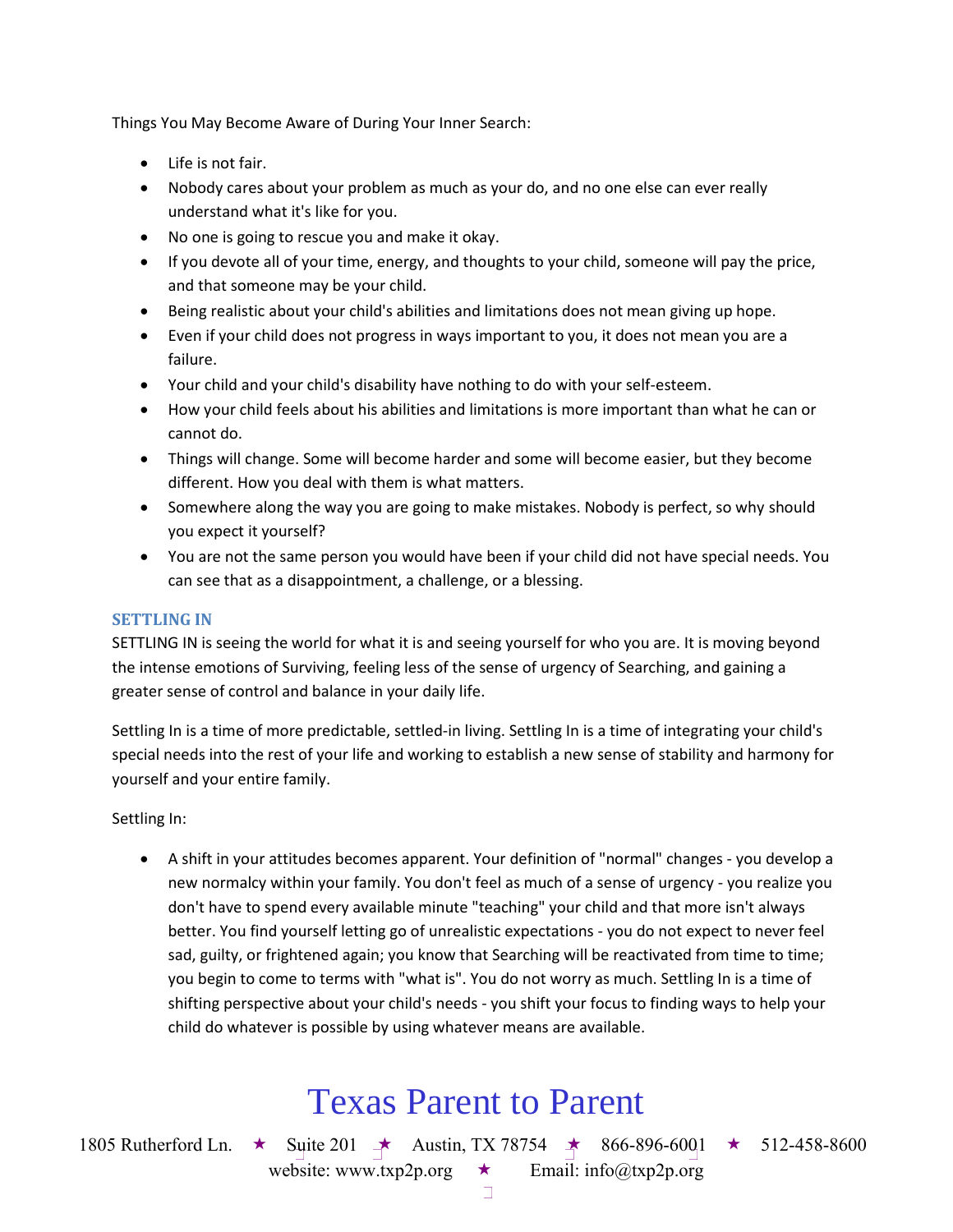- A shift in your balance becomes apparent. You establish some new priorities for your life and your child's life - you are better able to select what is important now. Your child's total needs have become your focus, not just the disability. You are getting on with the rest of your life - you learn to juggle the daily requirements and try to make some time for yourself. Your daily life may be more predictable. You learn that the balance changes as some things get easier, some things get harder, and many things just get different.
- A shift in control becomes apparent. You no longer feel helpless, incompetent, frightened or confused - you no longer just react. You have a lot more information than you did when you learned your child had special needs and you know who to ask when you have questions. You have new skills for Searching - you are more assertive and knowledgeable, and the professionals you deal with recognize this. You are moving forward with a sense of vitality and purpose - you work on making your life and your family's life as stable and cohesive as possible. You are finding what works for you - you are better able to make choices about your life. You have a network of people. You are a lot more flexible than you used to be - you are more able to control your emotions and are able to relax and be more flexible about the daily ups and downs of life.

Some families are not able to enjoy the normality of feeling Settled In or this stage may be delayed, due to the following obstacles:

- continued medical crises or aggressive/self-destructive behaviors or the physical or mental health of any family member
- lack of financial resources or insurance or adequate insurance
- severe medical, learning, emotional, or behavior problems that families are not able to meet at home
- a marriage or relationship that cannot weather the storm
- single parenting resulting in juggling all the responsibilities
- old Surviving or Searching issues that come back into the foreground

#### **SEPARATING**

SEPARATING is a normal, necessary process in development, which occurs in tiny steps throughout childhood. Each step of separation is a step toward independence as your child grows up and away from you and as you let go - one safe step at a time.

The process of Separating includes both emotional separateness between you and your child, and physical separation, which may occur earlier or later than typical when a child has special needs. When Separating issues move into the foreground, there is an increased emphasis on teaching your child skills for community living and on preparing yourself to let go.

Separation for children with special needs often has to be initiated, planned, or supervised by parents. This is not part of the natural order of things, as children and parents typically are both actively engaged

## Texas Parent to Parent

1805 Rutherford Ln.  $\star$  Suite 201  $\star$  Austin, TX 78754  $\star$  866-896-6001  $\star$  512-458-8600 website: www.txp2p.org  $\star$  Email: info@txp2p.org